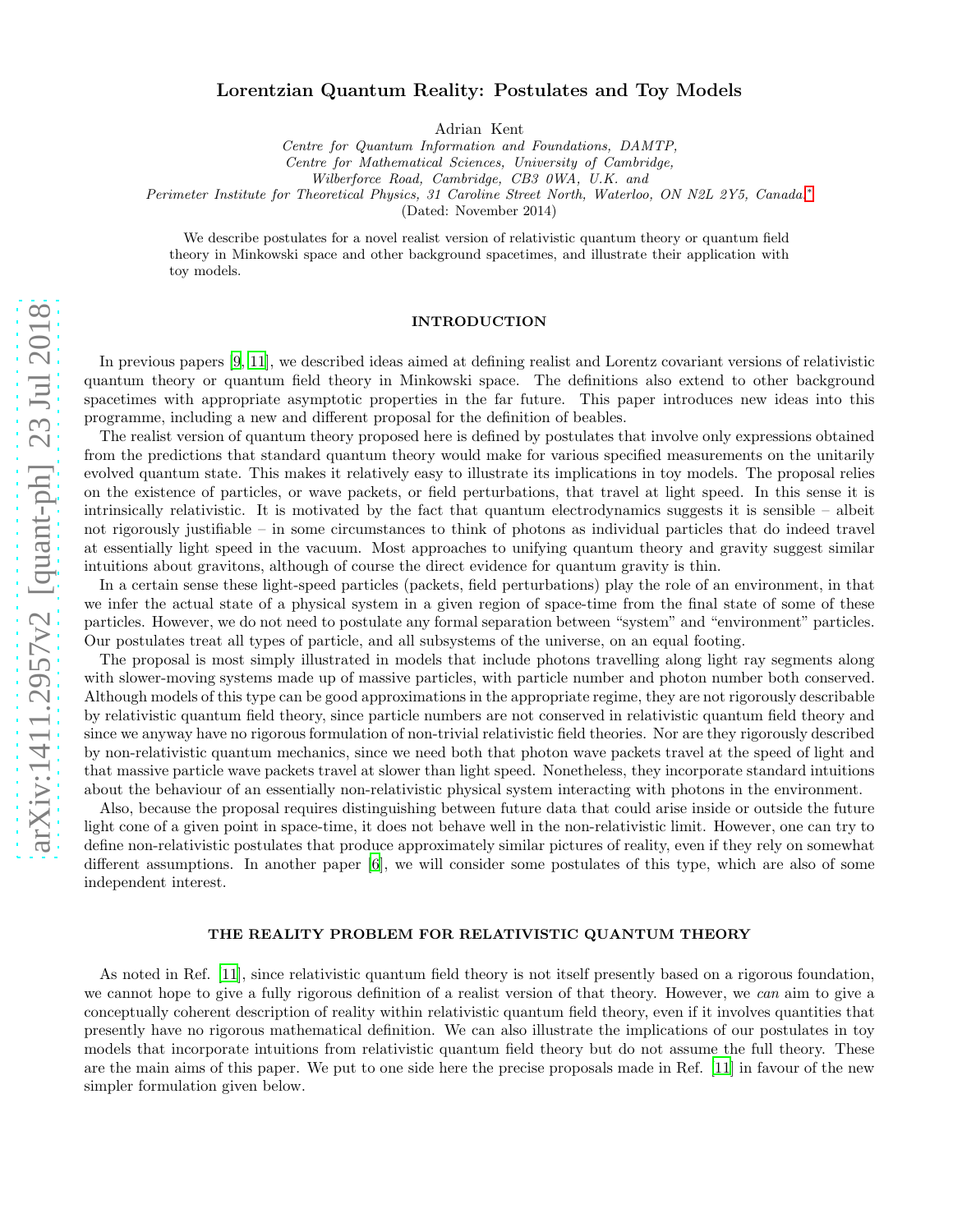We now suppose that the initial state  $|\psi_0\rangle$  is given on some spacelike hypersurface  $S_0$ , and that some relativistic unitary evolution law is given. The Tomonaga-Schwinger formalism allows us to define formally the evolved state  $|\psi_S\rangle$  on any hypersurface S in the future of  $S_0$  via a unitary operator  $U_{S_0S}$ . These future hypersurfaces S play the same role here as in [\[11\]](#page-6-2). That is, we initially give definitions for some fixed hypersurface S in the far future of  $S$ , but have in mind ultimately taking the limit in which S tends to future infinity. For this asymptotic procedure to work, we have to assume that the relevant limits are well-defined. We examine this assumption in the toy models we consider.

For any given hypersurface S in the future of the initial hypersurface  $S_0$ , we consider the effect of joint measurements of the local mass-energy density operators  $T_S(x) = T_{\mu\nu}(x)n_\mu n_\nu$  carried out at each point  $x \in S$ , where  $n_\mu$  is the forward-pointing timelike unit 4-vector orthogonal to the tangent plane of  $S$  at  $x$ . This gives us a probability distribution on possible mass-energy distributions  $t_S(x)$  on S. In a universe in which physics starts on  $S_0$  and ends on S, our picture of reality is that one  $t_S(x)$  is randomly selected, from the Born rule probability distribution. In other words, there is a randomly selected final boundary condition on  $S$ , which is defined mathematically in the same way that it would be if  $T_S(x)$  were actually measured on S. However, we treat this as simply as a mathematical algorithm. We do not suppose that a physical measurement actually takes place on  $S$ , or anywhere else. Our aim, instead, is to give a mathematical description of reality applicable to closed quantum systems, for which there are no external observers able to carry out measurements.

To give a description of reality between  $S_0$  and  $S$ , we use the initial state on  $S_0$ , the randomly chosen final outcome data  $t_S(x)$  on S, and the unitary evolution law arising from the quantum dynamics. We use these data to calculate generalised expectation values of the stress-energy tensor  $\langle T_{\mu\nu}(y)\rangle$ , at each point y between  $S_0$  and S. However, these expectation values are not obtained in the familiar way by simply considering a unitary evolution of the initial state to some spacelike hypersurface through y. Instead, we use the following recipe.

#### Description of reality using generalized stress-energy tensor expectation values as beables

We wish to define a generalized expectation value for the stress-energy tensor at a point y between  $S_0$  and S, using post-selected final data  $t_S(x)$  on S. More precisely – and this is an important new ingredient compared to our previous proposals – we will use the post-selected data  $t_S(x)$  for all points  $x \in S$  outside the future light cone of y, and only for those points.

In words, our recipe is to take the expectation value for  $T_{\mu\nu}(y)$  given that the initial state was  $|\psi_0\rangle$  on  $S_0$ , conditioned on the measurement outcomes for  $T_S(x)$  being  $t_S(x)$  for x outside the future light cone of y. So, for any given point y, our calculation ignores the outcomes  $t_S(x)$  for x inside the future light cone of y.

Mathematically, we can calculate such expressions as follows. For any point y between  $S_0$  and S, define the *effective* future boundary  $\Lambda^1(y)$  of y in our model to be  $\Lambda_1(y) \cup S^1(y)$ . Here  $\Lambda_1(y)$  is the set of points in the lightlike future of y that are either in the past of S or on S itself, and  $S^1(y)$  is the set of points in S outside the future light cone of y. Let  $\{S_i(y)\}\$  be a sequence of smooth spacelike hypersurfaces that include y and include all points  $x \in S^1(y)$  such that the spacelike separation  $d(x, z) \ge \epsilon_i$  for all  $z \in \Lambda_1(y) \cap S$ . Suppose that  $\epsilon_i \to 0$  as  $i \to \infty$ , so that

$$
\lim_{i \to \infty} S_i(y) = \Lambda^1(y) .
$$

In words, the  $S_i(y)$  are spacelike hypersurfaces that include almost all of the part of S outside the future light cone of y, and include y, and that tend to  $\Lambda^1(y)$  as  $i \to \infty$ .

Now for any of the  $S_i(y)$ , we can consider the Born rule probability distribution of outcomes of joint measurements of  $t_S(x)$  (for all  $x \in S \cap S_i(y)$ ) and of  $T_{\mu\nu}(y)$ . These are calculated in the standard way, taking the initial state  $|\psi_0\rangle$ on  $S_0$ , unitarily evolving to  $S_i(y)$ , and applying the measurement postulate there. This gives us a joint probability density function  $P(t_S(x), t_{\mu\nu}(y); x \in S \cap S_i(y))$ . (The notation here means that we consider the joint proability for values of  $t_S$  for all x in the relevant set as well as for the value of  $t_{\mu\nu}$  for the single value y.) By taking the limit as  $i \to \infty$  we obtain a joint probability density function  $P(t_S(x), t_{\mu\nu}(y); x \in S^1(y))$ . From this, we can calculate conditional probabilities and conditional expectations for  $t_{\mu\nu}(y)$ , conditioned on any set of outcomes for  $t_S(x)$  (for  $x \in S^1(y)$ , in the standard way.

Our mathematical description of reality, in a hypothetical world in which physics takes place only between  $S_0$ and S and in which the outcomes  $t_S(x)$  were randomly selected, is then given by the set of conditional expectations  $\langle t_{\mu\nu}(y)\rangle$ , for each y between  $S_0$  and S, calculated as above. We stress that the calculations for the beables  $\langle t_{\mu\nu}(y)\rangle$ at each point y all use the same final outcome data  $t_S(x)$ . However, different subsets of these data are used in these calculations: for each y, the relevant subset is  $\{t_S(x) : x \in S^1(y)\}.$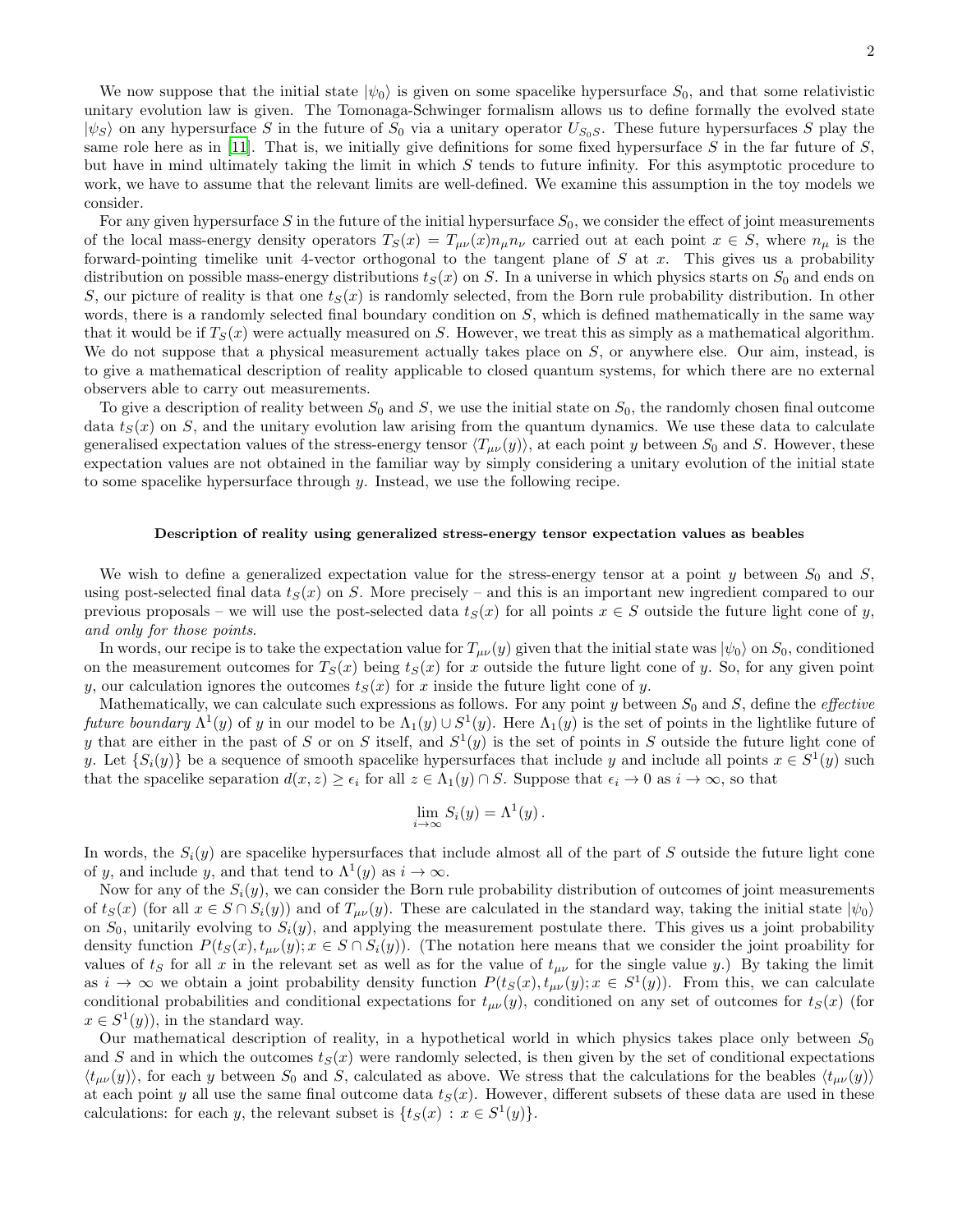3

We then consider the asymptotic limit in which S tends to the infinite future of  $S_0$ . Suppose that  $S_1$  is some fixed hypersurface in the future of  $S_0$ . Let  $C_{S_1}$  be any coarse-grained subsets of the sets of continuous tensor functions  $\{t_{\mu\nu}(x): x \in \mathbb{R}^4, S_0 < x < S_1\}$ , where the notation  $S_0 < x < S_1$  means that x lies in the future of some point in  $S_0$ and the past of some point in  $S_1$ . Let

$$
\mathrm{Prob}_S(C_{S_1})
$$

be the probability that the configuration  $\{t_{\mu\nu}(x): x \in \mathbb{R}^4, S_0 < x < S_1\}$  belongs to  $C_{S_1}$ , given our constructed probability density function on the set of possible functions  $T(x) : S \to \mathbf{R}$ . Then, assuming that

$$
Prob_{\infty}(C_{S_1}) = \lim_{S \to \infty} (Prob_S(C_{S_1}))
$$

exists, we define this to be the probability that reality between  $S_0$  and  $S_1$  is described by time-evolving mass distributions belonging to  $C_{S_1}$ . This completes this version of our proposed description of reality. The limiting values of  $t_{\mu\nu}(x)$  define a tensor field distribution on space-time, which defines the beables in our description. The limiting probability distribution defines the probability distribution on configurations of beables (here, real tensor functions) in space-time.

#### TOY MODEL ILLUSTRATIONS

To illustrate the implications of these rules, we consider a toy version of "semi-relativistic" quantum theory, in which a non-relativistic system interacts with a small number of "photons". We treat the photons as following lightlike path segments. We model their interactions with the system as bounces, which alter the trajectory of the photon. For simplicity, we neglect the effect of these interactions on the non-relativistic system, and also neglect its wave function spread and self-interaction, so that in isolation its Hamiltonian  $H_{\rm sys} = 0$ . We simplify further by working in one spatial dimension, and we take  $c = 1$ .

Model 1:

We suppose that the initial state of the system is a superposition of two separate localized states,  $\psi_0^{\rm sys} = a\psi_1^{\rm sys} + b\psi_2^{\rm sys}$ . Here  $|a|^2 + |b|^2 = 1$  and the  $\psi_i^{\text{sys}}$  are states localized around the points  $x = x_i$ , with  $x_2 > x_1$ . For example, the  $\psi_i^{\text{sys}}$ could be taken to be Gaussians (but recall that we are neglecting changes in their width over time). We take  $|x_1 - x_2|$ to be large compared to the regions over which the wave functions are non-negligible. We thus have a crude model of a superposition of two well separated beams, or of a macroscopic object in a superposition of two macroscopically separated states.

We suppose that the environment consists of a single photon, initially unentangled with the system. It is initially propagating rightwards from the direction  $x = -\infty$ , so that in the absence of any interaction it would reach  $x = x_1$ at  $t = t_1$  and  $x = x_2$  at  $t = t_2 = t_1 + (x_2 - x_1)$ .

We take the photon-system interaction to have the effect of instantaneously reversing the photons direction of travel, while leaving the system unaffected. (As noted above, we neglect the effect on the system: this violates conservation of momentum but simplifies the overall picture.)

Thus, for  $t < t_1$ , the state of the photon-system combination in our model is

$$
\delta(X - x_1 - t + t_1)(a\psi_1^{\rm sys}(Y) + b\psi_2^{\rm sys}(Y)),
$$

where  $X, Y$  are the position coordinates for the photon and system respectively.

For  $t_1 < t < t_2$ , the state is

$$
\delta(X-x_1+t-t_1)(a\psi_1^{\rm sys}(Y)) + \delta(X-x_1-t+t_1)(b\psi_2^{\rm sys}(Y)).
$$

For  $t > t_2$ , the state is

$$
\delta(X-x_1+t-t_1)(a\psi_1^{\rm sys}(Y)) + \delta(X-x_2+t-t_2)(b\psi_2^{\rm sys}(Y)).
$$

The possible outcomes of a (fictitious) stress-energy measurement at a late time  $t = T \gg t_2$  are thus either finding the photon heading along the first ray  $X = x_1 + t_1 - t$  and the system localized in the support of  $\psi_1^{\text{sys}}$ , or finding the photon heading along the second ray  $X = x_2 + t_2 - t$  and the system localized in the support of  $\psi_2^{\text{sys}}$ .

Suppose, for example, we consider a real world defined by the first outcome. Our rules for constructing the systems beables imply that, for  $t < 2t_1 - t_2$ , and for  $x = x_1$  or  $x_2$ , we condition on none of these outcomes, since all of them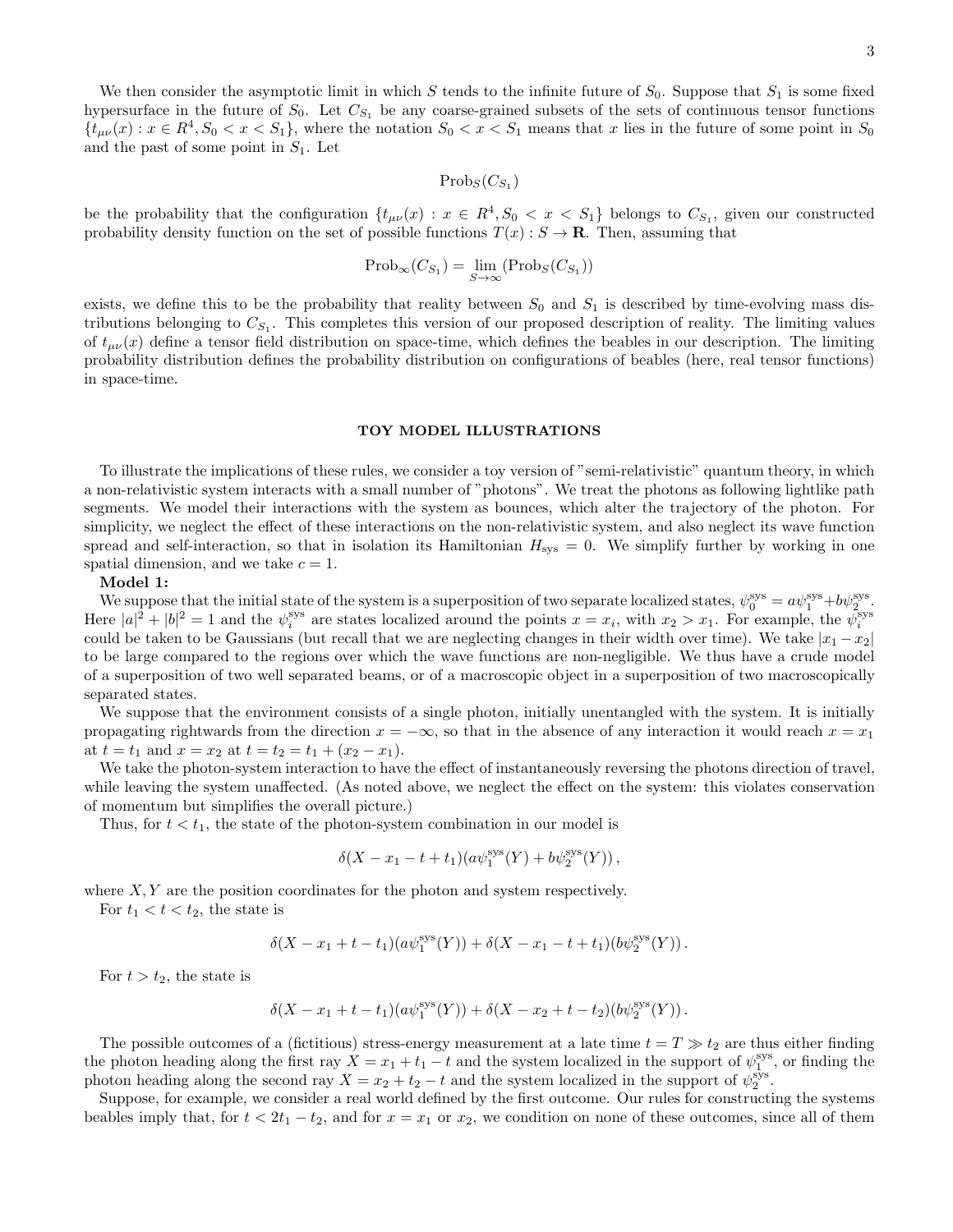correspond to observations within the future light cone. Up to this time, then, the mass density beables for the system are distributed according to  $|\psi^{sys}(Y)|^2$ , with a proportion  $|a|^2$  localized around  $Y = x_1$  and a proportion  $|b|^2$  localized around  $Y = x_2$ .

For  $2t_1-t_2 < t < t_1$ , the observation of the photon on the first ray is outside the future light cone of the component of the system localized at  $x_2$ , but not outside the future light cone of the component localized at  $x_1$ . This gives us mass density beables distributing a proportion  $|a|^2$  of the total system mass around  $x_1$ , but zero mass density beables around  $x_2$ .

For  $t > t_1$ , the observation is outside the future light cone of both localized components of the system. This gives us mass density beables distributing the full system mass around  $x_1$ , and zero around  $x_2$ .

In other words, in the picture given by the beables, the system is a combination of two mass clouds with appropriate Born rule weights initially, and "collapses" to a single cloud containing the full mass after  $t > t<sub>1</sub>$ .

In the frame defined by our coordinates, this picture has the seemingly peculiar property that, for  $2t_1 - t_2 < t < t_1$ , the object is, so to speak, only "partly present", with only a proportion  $|a|^2$  of its mass represented by the beables. The point here is that the "realization" of the object is determined in this case by the reflected light ray corresponding to the photon wave function

$$
\delta(X-x_1+t-t_1)
$$

. Along lines parallel to this light ray, the system collapses from a combination of two mass clouds to a single cloud of full mass, without any intervening interval in which "the mass is only partly present". In general, we expect our rules to define "collapses" in a way that will depend on the relationship between the frame considered and the possible interactions between the particles. However, with realistic interaction rules and initial states it will not generally define "collapses" to be instantaneous and need not necessarily associate the same frame with all collapses.

Note that, in this model, so long as  $T \gg t_2$ , its precise value makes no difference to the conclusions set out so far. To this extent, our asymptotic condition holds.

To complete the story in this model, we should characterize the beables associated with the photon. For  $t < t_1$ , this is unproblematic: the photon follows the incoming light ray  $\delta(X - x_1 - t + t_1)$ . It also follows from our rules that, given a final detection of the photon along the outgoing light ray  $\delta(X - x_1 + t - t_1)$ , the second possible outgoing light ray  $\delta(X - x_2 + t - t_2)$  is empty of beables, since the observation of the first light ray takes place outside the future light cone of points on the second. It would be tempting, then, to say that the beable description implies that the photon follows the first outgoing light ray. However, our rules imply a discontinuity precisely along this light ray. The only relevant measurement outcome (until t close to T) is the observation of the photon at the end of the light ray, and this is lightlike rather than spacelike separated from points along the ray. Strictly speaking, given that we consider the limit of spacelike surfaces approaching the ray, this observation never enters into the calculation, so that the beables describe only  $|a|^2$  of the photon energy-momentum following this ray. The fact that other final state observations (of the system, and of the absence of the photon from the second possible outgoing light ray) become spacelike separated for t close to T does not rescue this part of the picture, since we ultimately take the limit as  $T \to \infty$ . We tentatively interpret this feature as an artefact, due to the parsimony of this model, since if many photons were interacting with the system, from both directions, we expect some final measurement outcomes to be spacelike separated from all possible outgoing rays. This point is illustrated in our next model.

### Model 2:

To test these intuitions a little further, we consider a symmetric two photon version of the above model. The initial system wave function is as before. Now, though, there are two incoming photons, one from the left, which arrives at  $x_1$  at time  $t_1$ , and the other from the right, which arries at  $x_2$  at the same time  $t_1$ . As before, when interacting with the system, each photon bounces, instantaneously reversing its direction of travel, while the system is unaffected.

Thus, for  $t < t_1$ , the state of the photon-system combination is

$$
\delta\big(X_1-x_1-t+t_1\big)\delta\big(X_2-x_2+t-t_1\big)\big(a\psi_1^{\rm sys}(Y)+b\psi_2^{\rm sys}(Y)\big)\,,
$$

where  $X_1, X_2$  are the position coordinates for the two photons and Y is the coordinate of the system.

Suppose, again, that we find a final measurement outcome consistent with the two photons bouncing off the system localized at  $x_1$ . That is, at late time T we find one photon along the intersection of  $t = T$  with the ray  $\delta(X_1-x_1+t-t_1)$ , a second at the intersection of  $t = T$  with the ray  $\delta(X_2 - x_1 - t + t_2)$ , and the system localized at  $x_1$ .

Now there are four relevant outgoing rays: the two at whose ends we find the two photons, the ray  $\delta(X_1-x_2+t-t_2)$ , at whose end we do not find photon 1, and the ray  $\delta(X_2 - x_2 - t + t_1)$ , at whose end we do not find photon 2. These last two rays correspond to the reflection of a photon from the system when localized at  $x_2$ .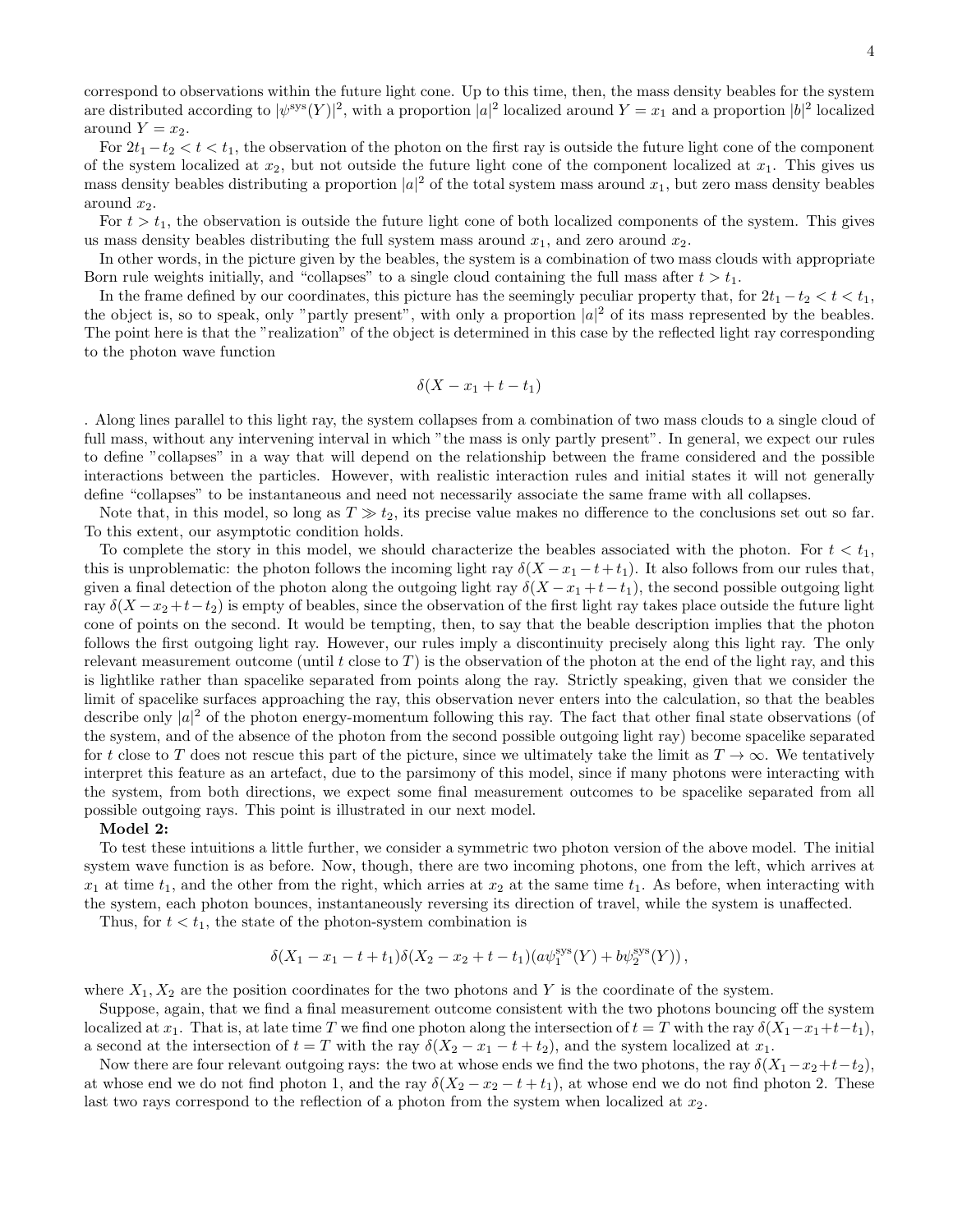These extra rays change the picture. For the system, our rules now give beables that distribute its mass density in the expected proportions (  $|a|^2$  and  $|b|^2$ ) up to time  $t = t_1 - (x_2 - x_1)$ . At this point, the beables at both  $x_1$  and  $x_2$ "collapse", and from then onwards all the beable mass density is localized at  $x_1$ , with none at  $x_2$ .

As for the photons, the beables corresponding to their incoming states show them along the incoming rays, as expected, until  $t = t_1$ . Because the measurement outcome corresponding to the absence of a photon along the outgoing ray  $\delta(X_2 - x_2 - t + t_1)$  is outside the future light cone of the outgoing ray  $\delta(X_1 - x_1 + t - t_1)$ , and vice versa, the beables describe a full photon along the latter ray and none along the former. The outcomes for these two rays also ensure that the beables describe a full photon along the ray  $\delta(X_2 - x_1 - t + t_2)$  and none along  $\delta(X_1 - x_2 + t - t_2)$ .

The entire beable picture for system and photons is thus consistent (if possibly initially a little challenging to the intuition). According to the beables, the system collapses to a mass density cloud localized around  $x = x_1$  at time  $t = t_1 - x_2 + x_1$ . The photons follow definite paths, propagating until they hit this localized cloud, and then bouncing to reverse their courses.

The symmetry of this example ensures that this picture would be simply reflected if we obtained the other set of possible measurement outcomes at late time T, with the system beables now localizing around  $x = x_2$  and the photons now bouncing off this localized cloud.

### DISCUSSION

We have presented a new proposal for a solution to the Lorentzian quantum reality problem. The proposal has several features in common with earlier suggestions [\[9,](#page-6-1) [11\]](#page-6-2). But it has a significant new feature: beables at any point in space-time are defined using only final outcome data from outside that point's future light cone. We are particularly interested in the beables associated with massive quasiclassical systems – that is, physical systems whose coarse-grained mass densities follow approximately classical equations of motion most of the time, with stochastic corrections arising (inter alia) from interactions with microscopic quantum systems [\[2\]](#page-6-4). The intuition here is that such a quasiclassical system generally leaves effective records of its location outside its future light cone, arising from its possible interactions with photons and other massless particles. This means that we could infer beables characterising its quasiclassical behaviour at any given time from a (hypothetical) measurement at late times, even if we restrict attention to measurement data outside its future light cone, since these data include records arising from recent interactions with photons. Following this prescription allows us to calculate a beable picture by an algorithm that involves only calculating the outcome probabilities for various measurements in standard (unitary) relativistic quantum theory.

Our proposal was set in the context of Minkowski space-time, but can be simply extended to other background space-times that have well-defined asymptotic futures. We do not believe it is true in all cosmological models that quasiclassical systems leave effective records outside their future light cone. For example, models with a final "big crunch" do not have this property. In this sense, our proposal is contingent on both the large-scale structure of spacetime and the particular quantum dynamics defining the quantum evolution law within that space-time. However, while future cosmological observations that modify the presently preferred cosmological models could possibly change the picture, we do not presently see any compelling reason to believe that it is not viable in our own universe. At present, it seems that photons and (if they exist) gravitons and other massless particles interacting with quasiclassical structures in our cosmos can and apparently do escape to future infinity, without further interactions that significantly alter their direction or slow their progress, at an appreciable rate. Indeed, the observed accelerating expansion of the universe seems (if it continues indefinitely) to guarantee this will always be the case.

We have illustrated our proposal in toy models, and shown that it gives sensible and intuitively appealing descriptions of quantum reality in these models. The models considered here are admittedly extremely simplified. They are set in one space and one time dimension. While the choice of one space dimension makes the geometry simple, it introduces an unrealistic feature. If we considered many massive systems localized in different places, and many incoming photons, and also maintained the simplified interaction rule that photons always bounce from massive systems, then photons would always remain in the regions to the left or right of all the massive systems, or else trapped between two systems. This is an artefact of the  $1 + 1$  dimensional geometry and of the unrealistic assumption that interactions between photons and matter produce a bounce with probability one. In a  $3+1$  dimensional geometry in which the angular distribution of massive objects has large gaps and in which photons are incoming from all directions (a more realistic model of the present state of our own cosmos), and with realistic interactions, photons scattering from a massive object can and often will escape to future infinity without further scatterings that significantly alter their space-time path.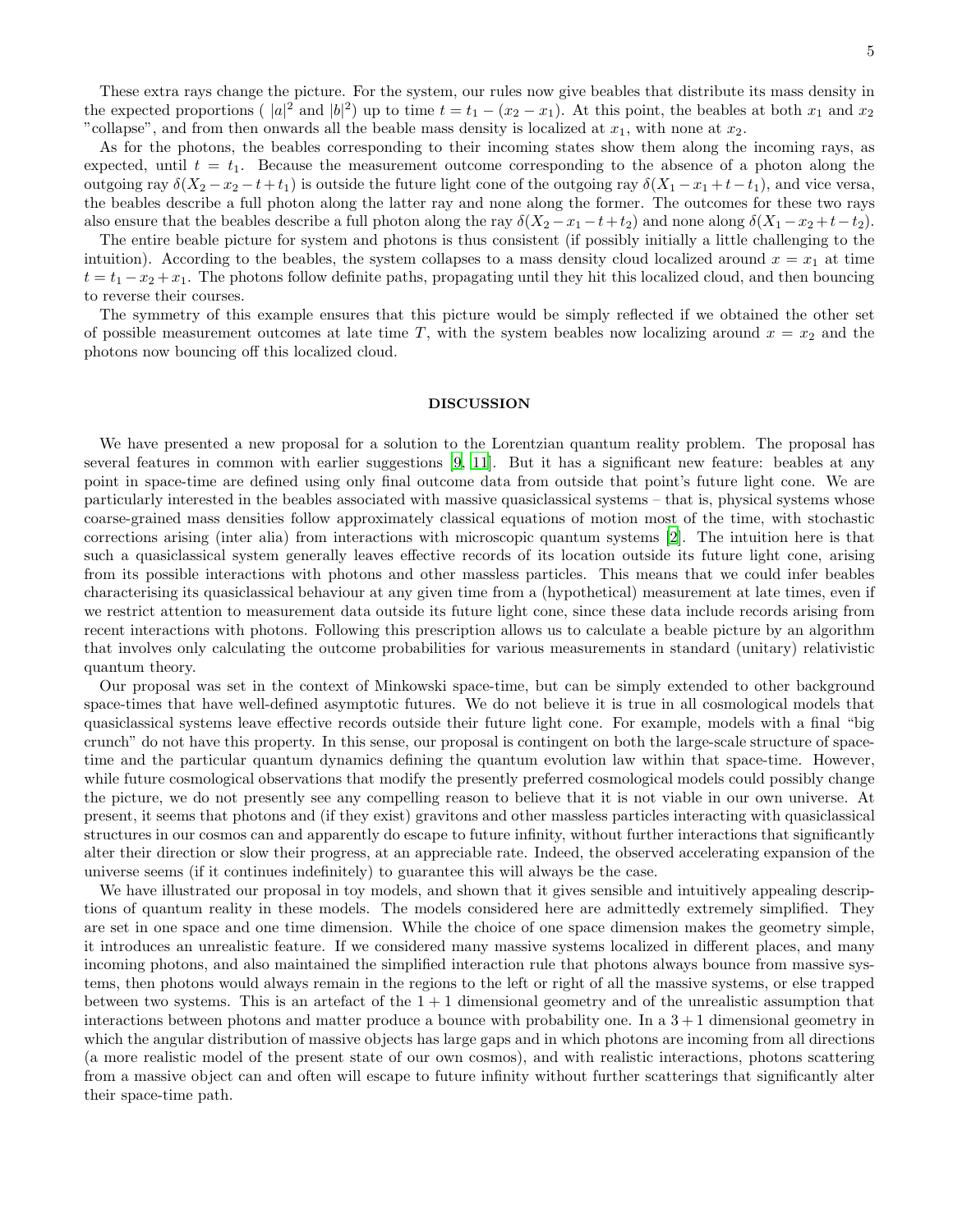Our toy models also neglect Schrödinger dynamics for massive particles or objects, setting  $H = 0$  for these subsystems. They treat photons and particles as effectively pointlike, rather than allowing for some spread in their wavepackets, and assume a simplified interaction in which the photons undergo perfect instantaneous reflection without causing any reaction on the massive reflecting particles. We believe they nonetheless illustrate the key intuitions well, and indicate that more realistic  $3 + 1$  dimensional models that allow for spreading wavepackets and imperfect interaction with reaction would produce beables giving the same qualitative description of reality. Of course, demonstrations in more sophisticated models would be useful: we aim to produce such demonstrations in future works.

Our models also necessarily rely on a hybrid "semi-relativistic" treatment of photons travelling at light speed interacting with particles or objects for which relativistic effects are negligible. This treatment can certainly be significantly improved, although it will be hard to provide a fundamentally correct and rigorous treatment, given the difficulties in modelling any realistic quasiclassical physics within quantum field theory as presently understood. Nonetheless, the consistency of quantum field theory with Minkowski causality, reflected in the fact that propagators fall off rapidly outside the future light cone and in the existence of the Tomonaga-Schwinger formalism, suggests to us that the strategy of defining beables at a point by conditioning on final outcomes outside its future light-cone is natural in quantum field theory. It suggests too that the qualitative features of the beables descriptions of reality in our toy models should accurately reflect the pictures that should emerge from a fully relativistic field-theoretic treatment.

Mass density beable ontologies were first proposed for non-relativistic collapse models by Pearle and Squires ([\[13\]](#page-6-5); see also [\[5\]](#page-6-6)). An extension of these ontologies to relativistic collapse models using constructions previously defined in [\[7,](#page-6-7) [8\]](#page-6-8) was proposed in [\[1\]](#page-6-9). These proposals apply to generalizations of quantum theory rather than to quantum theory itself.

In contrast, the solution proposed here requires no alteration to quantum dynamics. Our models predict "collapses" in the sense that the beables are initially consistent with a superposition of macroscopically distinct states, and later with a single component of the superposition. However, these "collapses" have no direct effect on the underlying dynamics: rather, they are all inferred from the final outcome state. In particular, unlike non-relativistic or relativistic dynamical collapse models [\[1](#page-6-9), [3](#page-6-10), [4,](#page-6-11) [14\]](#page-6-12), our models predict no violation of conservation of energy.

Our proposal is also consistent with the standard understanding of Bell experiments. Without producing a detailed toy model here, it is easy to give the basic intuitions. First, it predicts that the beables associated with quasiclassical measuring devices in two spacelike separated wings of a Bell experiment will correspond to definite measurement outcomes after the experiment, since the final state will include "photon" states characterising one of the possible outcomes on each wing. Second, it predicts that neither the beables in the entangled pair of particles being measured, nor those in the measuring devices, are correlated with the eventual outcomes before the measurements. No "photons" significantly interact with the entangled particles before the measurements, and the "photon" interactions with the measuring devices are the same whatever the eventual outcomes. Third, it predicts the same correlations among measurement outcomes as those predicted by standard quantum theory, since the dynamics are those of standard quantum theory, and its predictions for measurement outcomes are inferred from the final state records of those outcomes, whose probability distribution is obtained from standard quantum dynamics and the Born rule.

Our solution also seems to fit naturally within the existing framework for relativistic quantum field theory and to be consistent with standard intuitions about relativistic quantum field theories. Of course, making it mathematically rigorous nonetheless seems impossible without solving the problem of rigorously defining realistic relativistic quantum field theories in 3 + 1-dimensional Minkowski space. Perhaps for the moment we should be content to have a coherent conceptual account of reality defined at the same (low) level of rigour as our understanding of relativistic quantum field theory. In this context as elsewhere, the programme of rigorizing existing relativistic quantum field theories may not necessarily be the most scientifically fruitful way forward: other options include investigating quantum theories of gravity or other potentially deeper underlying theories.

The proposal presented here admits many variations, including the various interesting possibilities discussed in Ref. [\[11\]](#page-6-2) (adapted to allow for the new treatment here of outcome data, distinguishing data from inside and outside the future lightcone). Intriguingly, it also suggests natural ways to generalize quantum theory, following [\[10](#page-6-13)[–12\]](#page-6-14). For, given a beable formulation – a description of quantum reality – consistent with standard quantum dynamics, we can define modified theories by altering the rules for assigning probabilities to beable configurations. For example, we can introduce weight factors that depend directly on the beable configuration, and use these to rescale the probabilities for beable configurations that are defined by standard quantum theory. Even more general possibilities are also available.

More extended comments and discussions of possibilities in these directions, which apply – and indeed, apply with more force – to the present proposal, can be found in [\[11\]](#page-6-2). The fact that our beables take the form of a generalized stress-energy tensor also suggests a possible new path to considering the coupling of quantum theory and gravity,